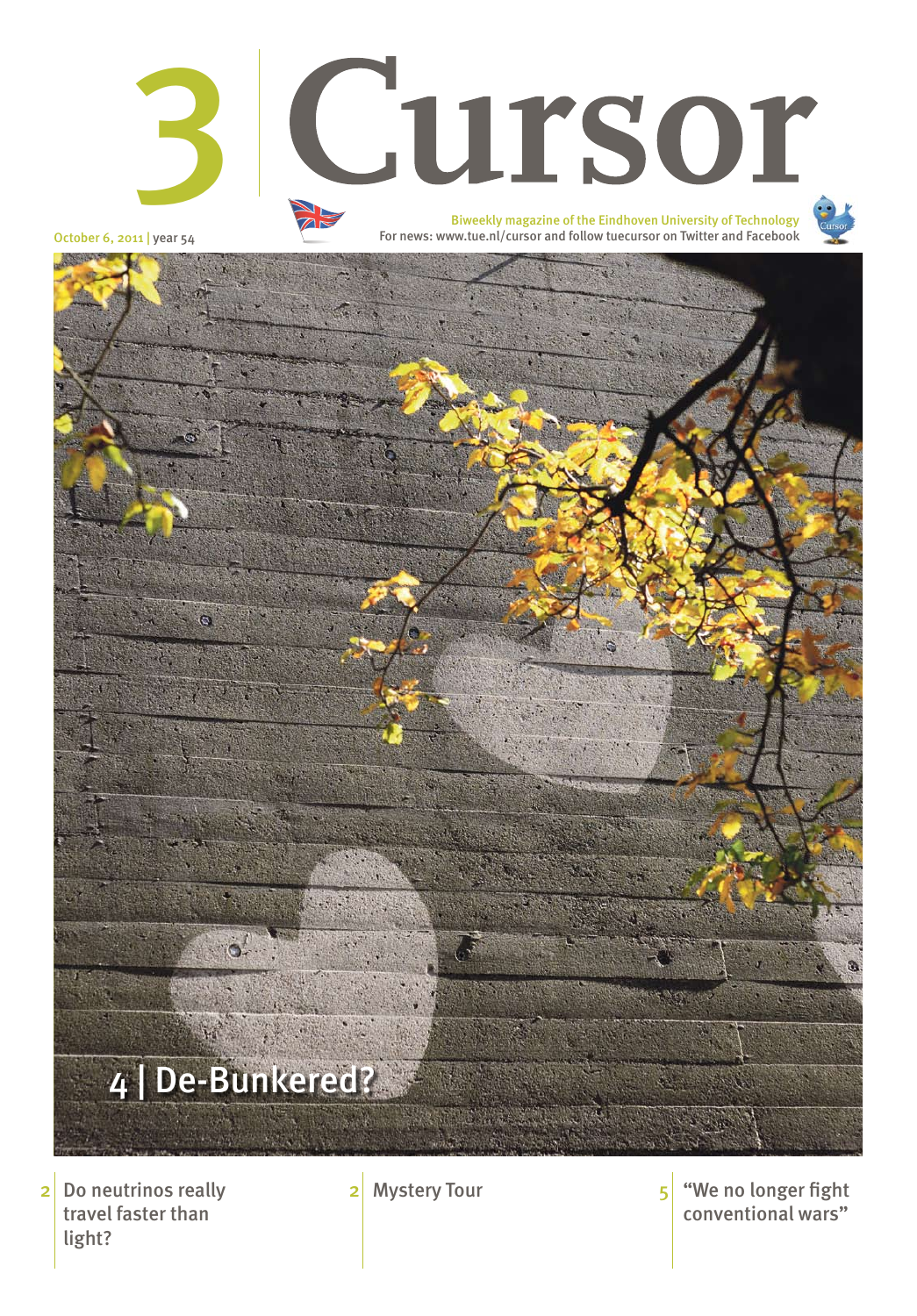## For Starters | 2

#### **Trading places**

Goodness me, we had come in at first place yet again! Where did we manage to nab top spot this time, you may wonder somewhat listlessly. Being a knowledge institute based in the smartest region of the world, we can't but top the charts every now and then. Not to worry though, it's not that spectacular this time. Last week, we were named the best university of technology in the Netherlands by

newsmagazine Elsevier. Of the 2,500 professors questioned, 1,350 thought we were the best of the three. By creating the extra category, you'd almost forget we have only three. Last year we saw Delft barely overtaking us, but this year we know how it feels to be lonely at the top once again. A bit sad for our buddies in Twente, seeing they received zero percent of votes. That's zip. Still, I don't think they mind, since they had the highest influx increase of first-year students this year. Don't those freshmen read Elsevier? Anyway, I'm ready for the next ranking. Today, October 6, Times sized us up and compared us to international institutions. Can't wait – we used to be in 126th position…

![](_page_1_Picture_45.jpeg)

![](_page_1_Picture_46.jpeg)

# Rewwwind www.tue.nl/cursor

## Colofon

#### **Editor in chief Han Konings**

#### **Executive editor Brigit Span**

**Editorial staff** Judith van Gaal Tom Jeltes | Science Frits van Otterdijk Norbine Schalij Monique van de Ven

**Staff**  Fred Steutel Nicole Testerink Gerard Verhoogt

**Photography**  Rien Meulman Bart van Overbeeke

**Cover** Bart van Overbeeke

**Translation** Annemarie van Limpt Benjamin Ruijsenaars

> **Layout** Natasha Franc

**Affiliated with**  Hoger Onderwijs Persbureau

#### **Editorial board** prof.dr.ir. Henk van Tilborg (voorzitter) drs. Joost van den Brekel prof.dr.ir. Han Meijer Maarten Klont (studentlid) Anneliese Vermeulen-Adolfs (secretaris)

**Address editorial office** TU/e, Laplace 0.35 postbus 513, 5600 MB Eindhoven tel. 040 - 2474020, e-mail: cursor@tue.nl

> **Cursor online** www.tue.nl/cursor

**Print** Janssen/Pers, Gennep

**Advertisement** Bureau Van Vliet BV tel. 023 - 5714745

![](_page_1_Picture_16.jpeg)

**© 2011. All rights reserved. No part of this publication may be reproduced without prior consent of the editor-in-chief. The editorial staff reserves the right to alter submitted articles.**

![](_page_1_Picture_23.jpeg)

October 4, 2011 - The first-ever Dutch Prize for ICT research has been awarded to dr. Bettina Speckmann this year, associate professor at the Department of Mathematics and Computer Science at TU/e. She's researching the mathematics behind

geographical information systems and the computer science behind cartography, among other things. She won the prize for the multitude of results and the combination of both in-depth fundamentals and applicability-oriented research.

September 30, 2011 - Herman Kingma, part time professor at the Department of Biomedical Engineering won an Ig Nobel prize this week. He and several French authors received the prize for

Physics, because they've explained the dizziness of discus throwers. The Ig Nobel Prizes are awarded for research that makes people "laugh first, and think later".

September 29, 2011 – According to the new Elsevier higher education special, TU/e is the best university of technology in the Netherlands. Eindhoven reclaimed

their title at the expense of Delft. Utrecht University is the best all-round university, according to 2,500 professors and associate professors.

#### **First Dutch Prize for ICT research to Bettina Speckmann**

#### **Part-time professor Biomedical Engineering wins Ig Nobel Prize**

#### **TU/e reclaims top spot in Elsevier survey**

#### **Executive Board: 'Intro Cantus should remain'**

**Our Rewwwind feature provides you with snippets of last week's news. What happened online after the previous Cursor magazine was published?**

#### **The Bunker**

The Bunker. Just say the name and entire generations of students will start spilling the most wonderful memories. They'll tell you about the parties in AOR, the cheap beer, the university restaurant's amazing fried rice on Thursdays, tentatively making each other's acquaintance at the Intro, the Christmas parties. It may not be for another few years, but there's a good chance the Bunker will become student-less. Such a shame. Still, the memories remain. We recorded three stories from people

![](_page_1_Picture_21.jpeg)

![](_page_1_Picture_44.jpeg)

the concrete colossus. We could easily have published a hundred.

> I still remember my first class at TU/e as if it was yesterday. It was a lecture of 'Physical modeling in Control Systems' taught by prof. Okko Bosgra. reallife problems are highly non-linear".

Looking back, I remember various events of my 'non-linear' first year as a Master student. It was full of ups and down. Good grades were followed by failed exams. frustration and conflicts caused by misunderstandings among colleagues. I had a fascinating year, and, yes, it was highly non-linear. I don't know what's waiting only exhausting and tough courses but also share their invaluable life experience.

*Sultan Imangaliyev, from Kazachstan, is a student of Systems & Control, Department of Mechanical Engineering*

# **Non-linearity of life** Clmn **and my TU/e teachers**

It's already middle aged, our Hoofdgebouw. It's seen 48 summers and a multitude of exhibitions. The place harbors expos displaying art by our own employees. Every year, photos picked by the World Press Photo judges are put up. Industrial Design's Project Market will be set up here, and entrepreneurs that don't fit into the Auditorium on Bedrijvendag (Company Day), are asked to set up shop right here. The official opening on September 19, 1963 was a festive one. Conductor Hein Jordans has the Brabant Orchestra play a concerto. The stairs are different, and the footbridge to the Auditorium is still a dead end. After all, it was only constructed a year after. Oswald Wenckebach's De Technische Student (the Technology Student) listens in, faced away from the orchestra. He seems to be the only student present, because apart from some ladies' hats, the room is filled with grey and bald spots. (NS)

**Photo (old) | Archief Erik Geelen Photo (new) | Bart van Overbeeke**

![](_page_1_Picture_48.jpeg)

. People are ready to trick themselves by using linear expectations. If the

#### **Hal Hoofdgebouw 1963 versus 2011**

![](_page_1_Picture_24.jpeg)

September 27, 2011 - TU/e should cherish its Intro Cantus. University secretary ir. Harry Roumen and Executive board member mr. Jo van Ham expressed these sentiments towards dr. Karen Ali, head of STU, who will be concerning herself with the annual introduction week and a possible collaboration with Fontys

over the next few months. Last month, word was going round that this year's Intro was the last one ending with a major Cantus, but Van Ham stresses: "The Cantus is a beautiful and true TU/e tradition that should be cherished. I think students attending the Cantus will still remember that afternoon thirty years from now".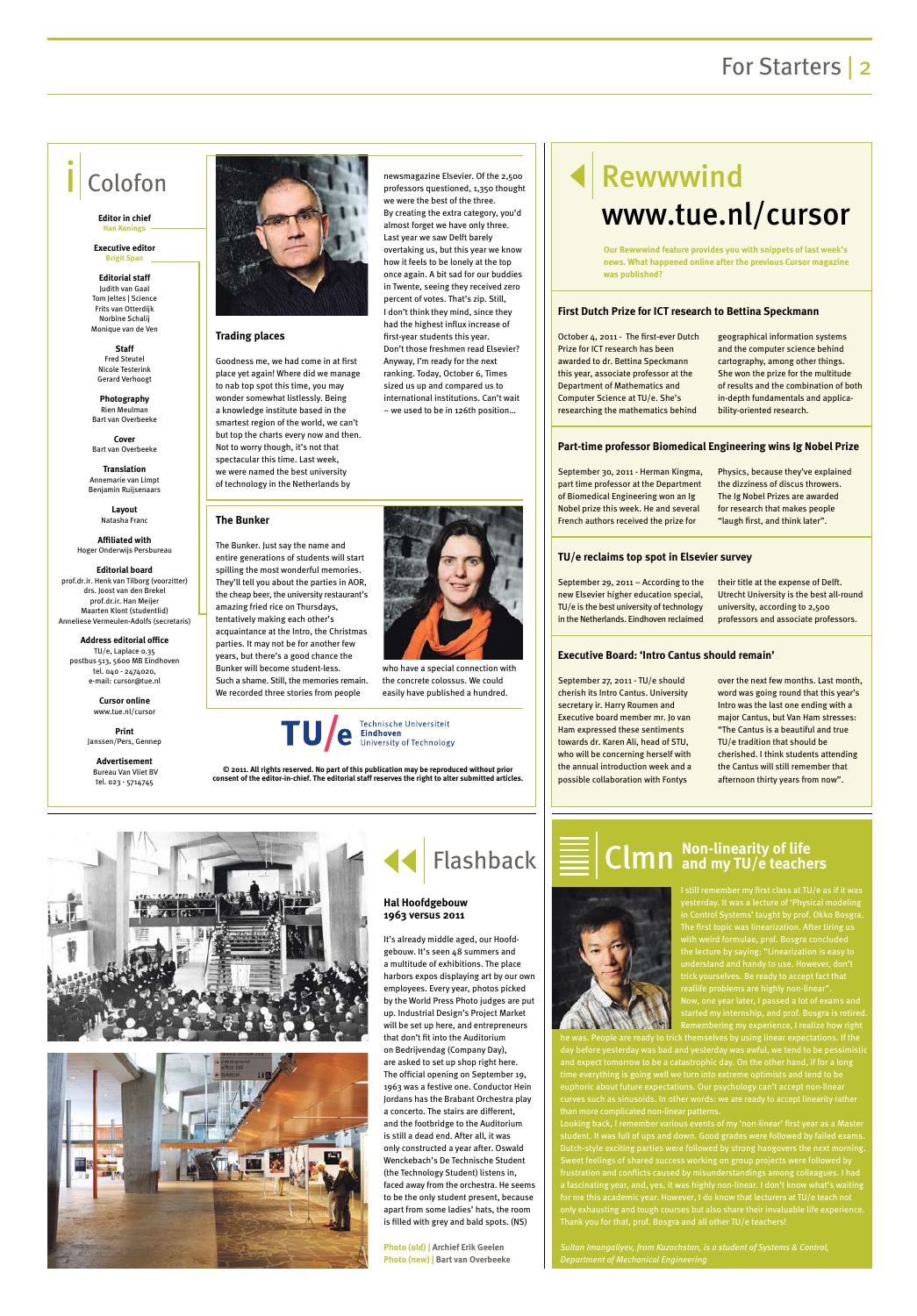## 3 For Starters **Oktober 6, 2011**

## Do neutrinos actually travel faster than the speed of light?

**For a moment, the world of physics was turned upside down when the results of the OPERA study were revealed: neutrinos fired from CERN in Geneva arrived at an underground lab in Italy located 730 kilometers away 60 nanoseconds earlier than expected. That would mean they travel faster than light speed. Can neutrinos really travel faster than that? Could an error have been made in calculating or interpreting the data? And what about Einstein's theory of relativity that's be tested and tried over and over again?** 

It resulted in media frenzy: everyone was talking about the fast neutrino and the possibility of time travel was excitedly debated. TU/e also had a TV crew present to ask staff and students about the live-stream CERN presentation. "The neutrino is a very exciting topic at the moment", says Seth Brussaard, assistant professor at the Coherence and Quantum Technology group of the Department of Applied Physics. "Should these results prove correct, we'd be at the threshold of a physics revolution." "I watched the live presentation and must say I'm quite impressed.

The measurement in itself is austere, but it's mainly about the ways in which possible systematic measurements and interpretational errors have been covered. That's what the entire article and presentation are all about: 'Did we overlook anything?' Some students had never attended a presentation this boring and left after an hour or so. Still, an extraordinary discovery calls for extraordinary evidence."

"The neutrino has always been an outsider in the standard particle model. The particle, which has practically no mass, can act up. It can adopt characteristics of other particles, but it can always revert back to its old self. And since it barely interacts with other materials, it's very hard to conduct measurements with. From the 10 trillion protons that were needed to create and fire neutrinos, only 16,000 neutrino events were measured in Italy. In two years. But they all arrived significantly earlier than had been calculated."

"Measurements like these require an extremely delicate approach. However, there are two major uncertainties: time and distance. To determine the time, the atom clocks need to be calibrated perfectly. A new time system, to an accuracy of 8 nanoseconds, was used for this study. In previous experiments time had never been recorded that accurately. As far as distance is concerned, they claim it can be determined to a maximum deviation of 20 centimeters. These parameters rule out a possible measurement error, according to the researchers."

"Next, the signal has to be detected and passed on to the computers, which is another uncertainty. It's hard to comment on this if you haven't conducted these experiments yourself. It would be best if the experiment were to be repeated at different locations, with different equipment and different people. They're already working on it in the US and Japan."

"Wouldn't it be most spectacular if it turns out to be true: faster than the speed of light? We'd have to start working on a proposal for a new theory, and refute counterarguments. By the way, we won't have to dispose of Einstein's theory of relativity right away.

Rather, we should think about modifying it. The same thing happened with Newton's classic laws of mechanics based on an apple he saw falling from a tree. When Einstein introduced his theory, the apple still fell, yet we were able to calculate the process much more accurately… A new theory always comes with opportunities for new applications. The theory of relativity paved the way for

nuclear fission and nuclear fusion. Who knows what may come next… It'll probably be several years before we get to see any results of new experiments. And some studies have shown that neutrinos from a supernova explosion 'merely' travel at the speed of light after all. Nothing is certain. But until it is, we physicists can let our imagination run wild!" (NT)

Vox Academici

Dr.ir. Seth Brussaard, assistant professor Quantum Technology, Department of Applied Physics

![](_page_2_Picture_13.jpeg)

![](_page_2_Picture_19.jpeg)

**122 student board members had joined at the invitation of the Executive board, plus 8 deans and 7 study program managers**

**4.13 minutes was the time it took to try and worm the day's budget out of the organization. After that it proved useless to continue of inquisition. "The Mystery Tour exudes luxury and we intend to keep it that way", said the Executive board.**

**32 in-depth questions were submitted by student associations prior to the tour, 13 of which have been discussed. Many questions were disposed of by expressing the wish to return to these later in a more fundamental discussion.**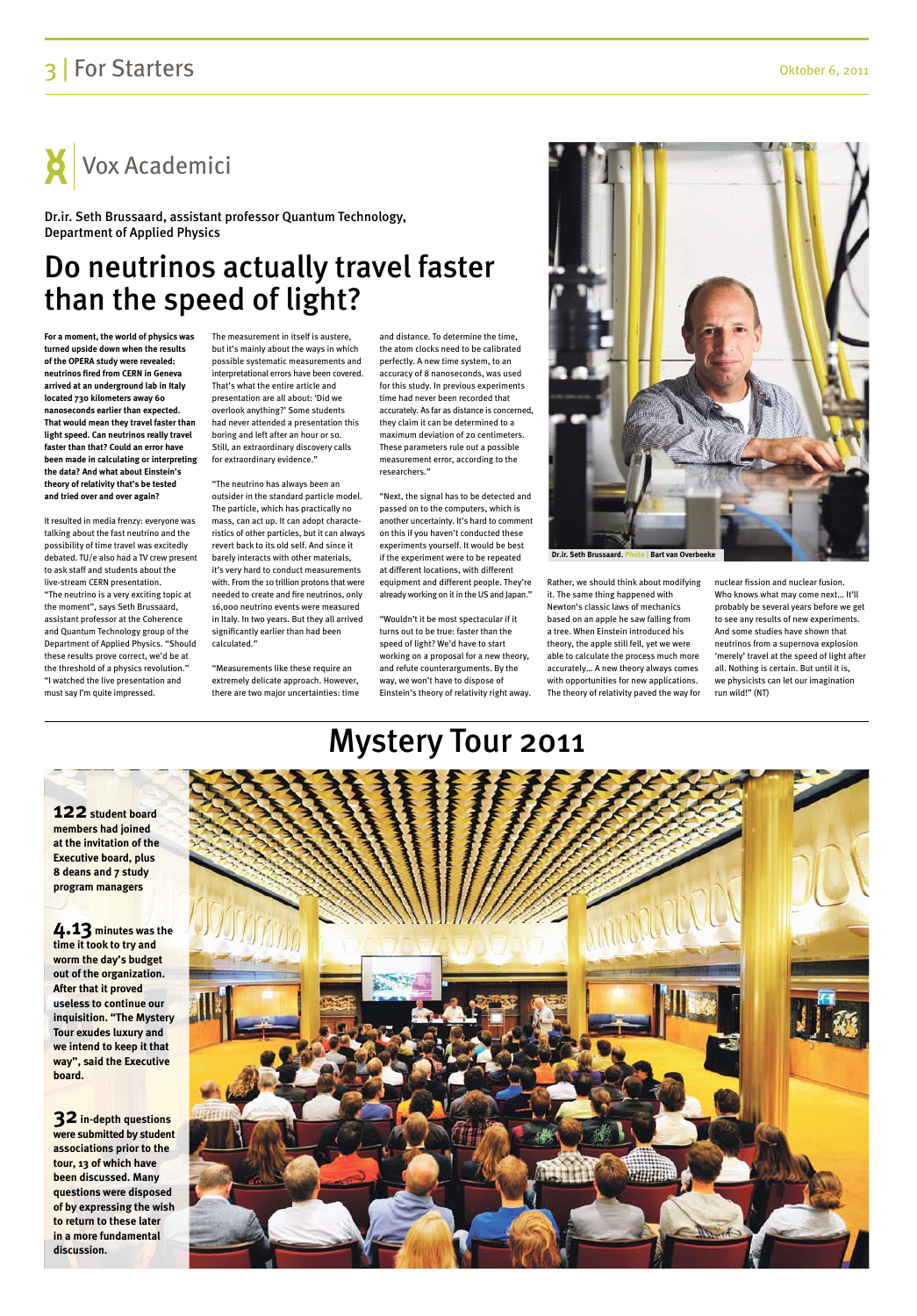# Students de-Bunkered?

**Fantastic student parties, fabulous performances, many thousands of liters of beer, profound discussions. The Bunker has been the eminent meeting center for Eindhoven students for many years. The question is how long this will continue, considering that student associations are gradually moving out.** 

Student association ESC can, if things go right, move into the inner city halfway through 2012, SSRE is desperately looking for premises in the city center and only Demos wants to stay - while this is still possible. For the cultural associations, accommodation on campus is being sought. Although it may take a while yet, this could just be the end of the bubbling student life as it has unfolded in the concrete colossus at Kennedylaan for many a year.

Several reasons may be mentioned for the approaching exodus. ESC and SSRE think that, when located in the city center, they can become more significant for Eindhoven as a university town. The cultural associations are looking for a place on campus, so that culture can form a greater part of student life at university. What will happen to the Bunker in future is still an open matter. University secretary ir. Harry Roumen informs us that the Executive Board advocates the move to the city of the general associations and of the cultural

associations to the campus. "For now we cannot be specific about a period yet. When the time comes, we prefer to sell the building to a new party. The decision will also depend on market developments." Whether the spots to be vacated will be filled is not known yet. At any rate there is still sufficient interest in a location in the student complex. More than that – there is a waiting list.

The Spatial Quality Committee has nominated the Bunker for listed-building status, being of opinion that it represents an important work by architect Maaskant. This status would imply that plans for alterations or demolition should be tested against listed-building aspects before permission may be granted. For repair work on listed buildings a subsidy scheme is available. The municipality has held a survey, the outcome of which will be used by the Spatial Quality Committee to formulate a recommendation for the Executive Board. Once the Board agrees, listed-building status may have been granted even before the end of the year, according to a spokes-

> **The student café soon drew busy crowds. Beer flowed generously -so generously**  k<mark>s were taken over from Campina that</mark> w

![](_page_3_Picture_16.jpeg)

woman. However, the process will take longer in case interested parties raise objections. The spokeswoman thinks that the Bunker has not been granted such status earlier, because it is a rather young building. Not until recent years has the awareness of the heritage value of postwar architecture been on the increase. Harry Roumen says that he would not really welcome the actual granting of the listed-building status. "We have had some bad experience with that. Alterations and such tend to become more difficult then."

Fourteen Master students of Architecture, Building and Planning have just started a project concerning the Bunker. They are reviewing the architectural, structural and sustainability aspects of the building. In addition, they need to come up with a concept for a new designated use. Project supervisor ir. Guus Timmermans finds the Bunker an interesting building. "It is a modern approach to make buildings sustainable. That was hardly a consideration in the past. The Bunker is barely insulated at all and contains a lot of single glazing." The students are to wind up the project in January 2012. (JvG)

**Photos | Bart van Overbeeke**

**What do you feel should happen to the Bunker? Send us your ideas via www.facebook.com/tuecursor.** 

![](_page_3_Picture_12.jpeg)

## **The Bunker in a nutshell**

**The first drawings of the Bunker date from 1966 and in 1970 the building was completed. The concrete colossus was built by Maaskant, Van Dommelen, Kroos and Senf Architects. Student associations ESC, SSRE and Demos were its first occupants, while the building also provided accommodation for the student restaurant and the AOR- the General Meeting Room. The three student associations were at the cradle of the café/ discotheque the AOR in 1964, when they wanted to create a common meeting place for students. During the first six years the AOR was still located in the city center. The Bunker became conspicuous in the 1970s through the painted slogan 'Happy slaves are the worst enemies of freedom'.** 

**beer tanks. In 1981 four one-thousand-liter tanks were installed, which the students painted to look like cows and renamed Marta 1, Berta 2, Drika 3 and Klara 4. A funny anecdote from those days: the Red Hot Chili Peppers performed in the Effenaar on 18 February 1988. This then still relatively unknown band from LA wanted to have a beer in the AOR after their concert. However, they were refused admission because the doorman did not know the group.**

**In the early 1990s the AOR was generating huge turnovers. After theme park de Efteling the student café was alleged to rank as number two on the list of buyers of Dommelsch beer. Well-known artists managed to find the way to the AOR. Thus, the artists who performed there included Herman Brood, Youp van 't Hek, De Dijk and Doe Maar.** 

**Meanwhile students were spending more and more time on sidelines, sports and other activities and the surge towards the Bunker declined. In 2005 the AOR finally closed its doors. The student restaurant had been closed before that time, in 2000. In 2007 the student cultural associations settled in the premises at Kennedylaan.** 

## "What will happen to the Bunker is still an open matter"